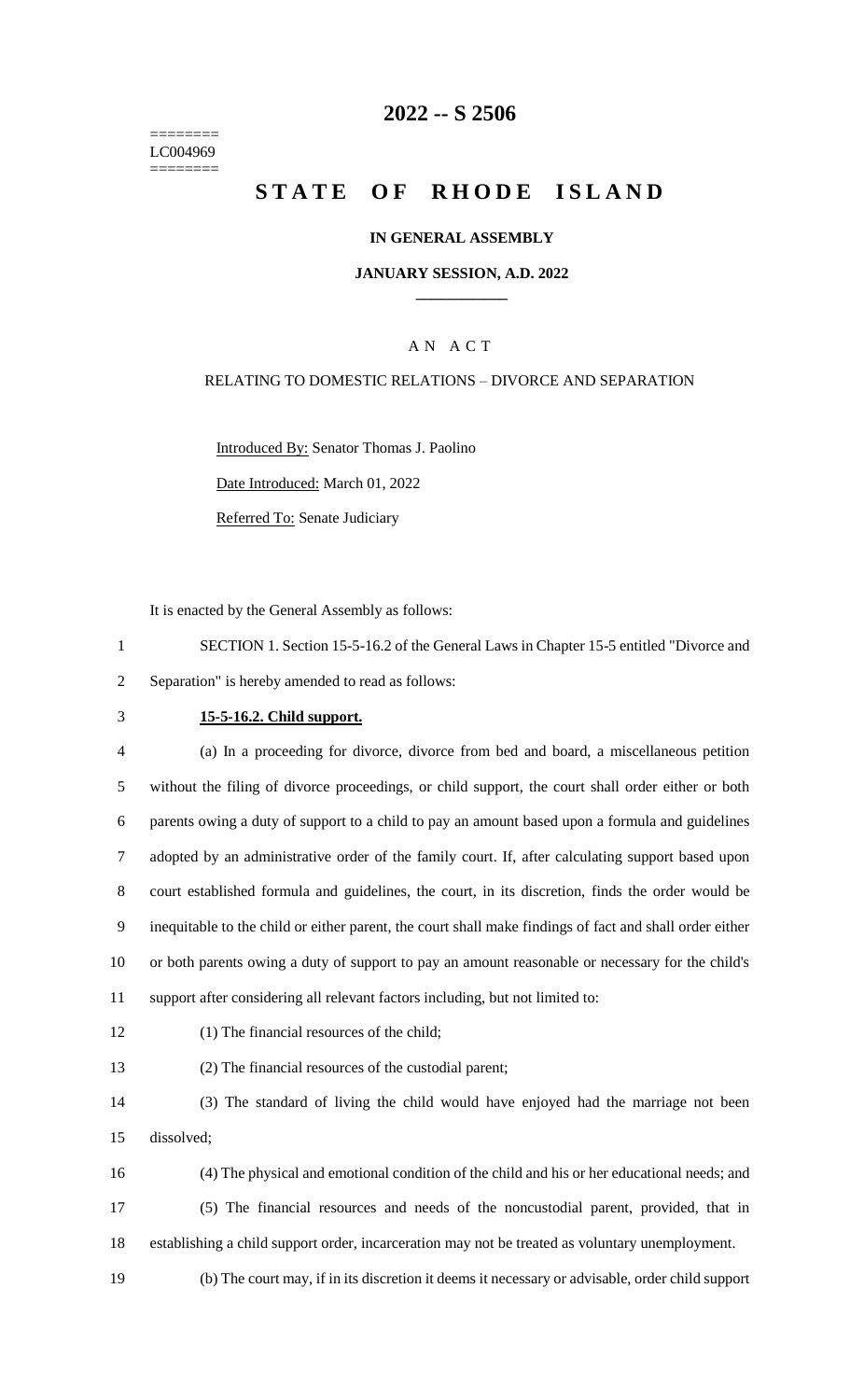1 and education costs for children attending high school at the time of their eighteenth (18th) birthday and for ninety (90) days after graduation, but in no case beyond their nineteenth (19th) birthday.

 Notwithstanding the foregoing, the court, in its discretion, may order child support, in the case of a child with a severe physical or mental impairment still living with or under the care of a parent, beyond the child's emancipation as defined above. The court shall consider the following factors when making its determination: (1) The nature and extent of the disability; (2) The cost of the extraordinary medical expenses; (3) The ability of the child to earn income; (4) The financial resources of the child; (5) The financial resources of the parents; (6) The inability of the primary caregiver of the child to sustain gainful employment on a full-time basis due to the care necessitated by the child. The onset of the disability must have occurred prior to the emancipation event. If a child support order for a child with a severe physical or mental impairment has been terminated, suspended, or expired, the court shall consider the factors in this paragraph and has the discretion to order child support for this child prospectively based upon established child support guidelines. The court may periodically review the case to determine if circumstances warrant the continuation of child support.

 (c)(1) The court may, if in its discretion it deems it necessary or advisable, appoint an attorney or a guardian ad litem to represent the interest of a minor or dependent child with respect to his or her support, custody, and visitation.

 (i) In determining whether an appointment should be made, the court shall consider the extent to which a guardian ad litem may assist in providing information concerning the best interest of the child; the age of the child; the wishes of the parents, as well as their financial resources; the nature of the proceeding including the level of contentiousness, allegations of child abuse, or domestic violence and the risk of harm to the child if a guardian is not appointed; or conflicts of interest between the child and parents or siblings;

 (ii) The guardian ad litem shall be appointed from a list of persons properly credentialed pursuant to administrative orders of the chief judge of the family court;

 (iii) The court shall enter an order of appointment stating the specific assignment, the optional and mandatory duties of the guardian ad litem, the guardian's access to the child and confidential information regarding the child, and a provision for payment of the costs and fees of the guardian ad litem;

 (iv) Communications made to a guardian, including those made by a child, are not privileged and may or may not be disclosed to the parties, the court, or to professionals providing services to the child or the family;

(v) The guardian ad litem shall meet with the child, conduct an investigation, and upon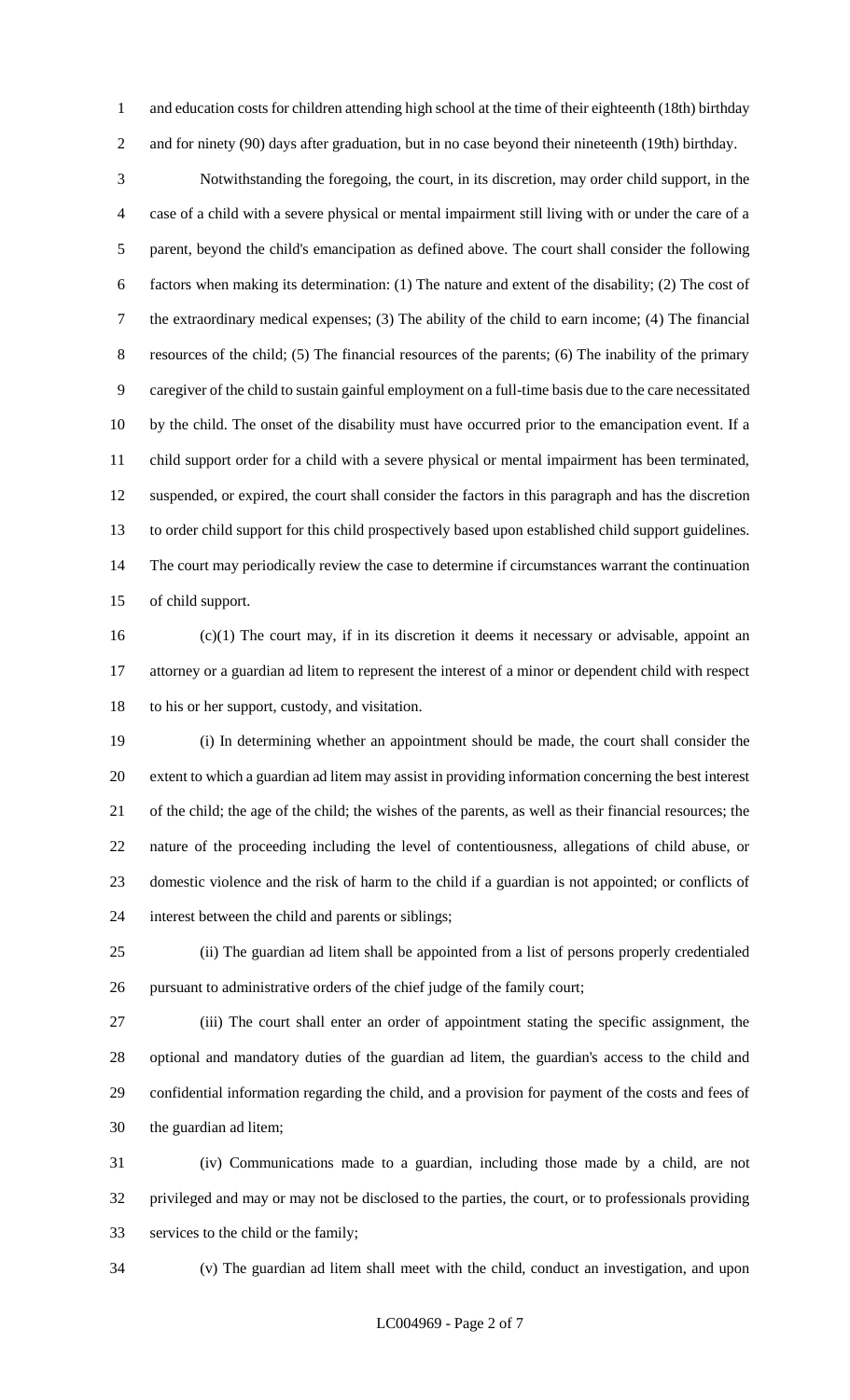request of the court, shall prepare an oral or written report that contains the procedural background of the case, identification of all persons interviewed and other sources of information, a statement of the child's emotional, medical, educational, and social service needs, the child's wishes, and other factors relevant to the court's determination regarding the best interests of the child;

 (vi) Any written report of the guardian ad litem shall be marked as a full exhibit in the proceedings, subject to cross-examination;

 (vii) If the guardian ad litem requests confidential healthcare information and consent is withheld, he or she shall apply to the court for leave to obtain such information after compliance with § 5-37.3-6.1;

 (viii) The guardian ad litem shall be given notice of and should appear at all proceedings in family court that affect the interests of the child;

 (ix) A person serving as a guardian ad litem under this section acts as the court's agent and is entitled to quasi-judicial immunity for acts performed within the scope of the duties of the guardian ad litem;

 (x) The chief judge of the family court shall issue, through administrative orders, rules governing the appointment and performance of guardians ad litem in domestic proceedings.

 (2) After a decree for support has been entered, the court may, from time to time upon the 18 petition of either party, or by the state in accordance with subsection  $(c)(3)$  of this section, review and alter its decree relative to the amount of support and the payment of it, and may make any decree relative to it that it might have made in the original suit. The decree may be made retroactive in the court's discretion only to the date that notice of a petition to modify was given to the adverse party if the court finds that a substantial change in circumstances has occurred; provided, that the court shall set forth in its decision the specific findings of fact that show a substantial change in circumstances and upon which findings of facts the court has decided to make the decree retroactive. In modifying the order, incarceration may not be treated as voluntary unemployment that would prevent the motion from being heard or result in a denial of the motion. The child support order shall continue in full force and effect, by wage withholding, after the youngest child is emancipated, and shall be applied towards any arrearage due and owing, as indicated on the child- support computer system. Upon satisfaction of the arrears due and owing the child-support order shall be automatically suspended and wage withholding terminated without the necessity of returning to family court.

 (3) When the department of human services, office of child support services, becomes aware of the fact, through an electronic data exchange of information with the department of corrections, or by any other means, that the noncustodial parent is or will be incarcerated for one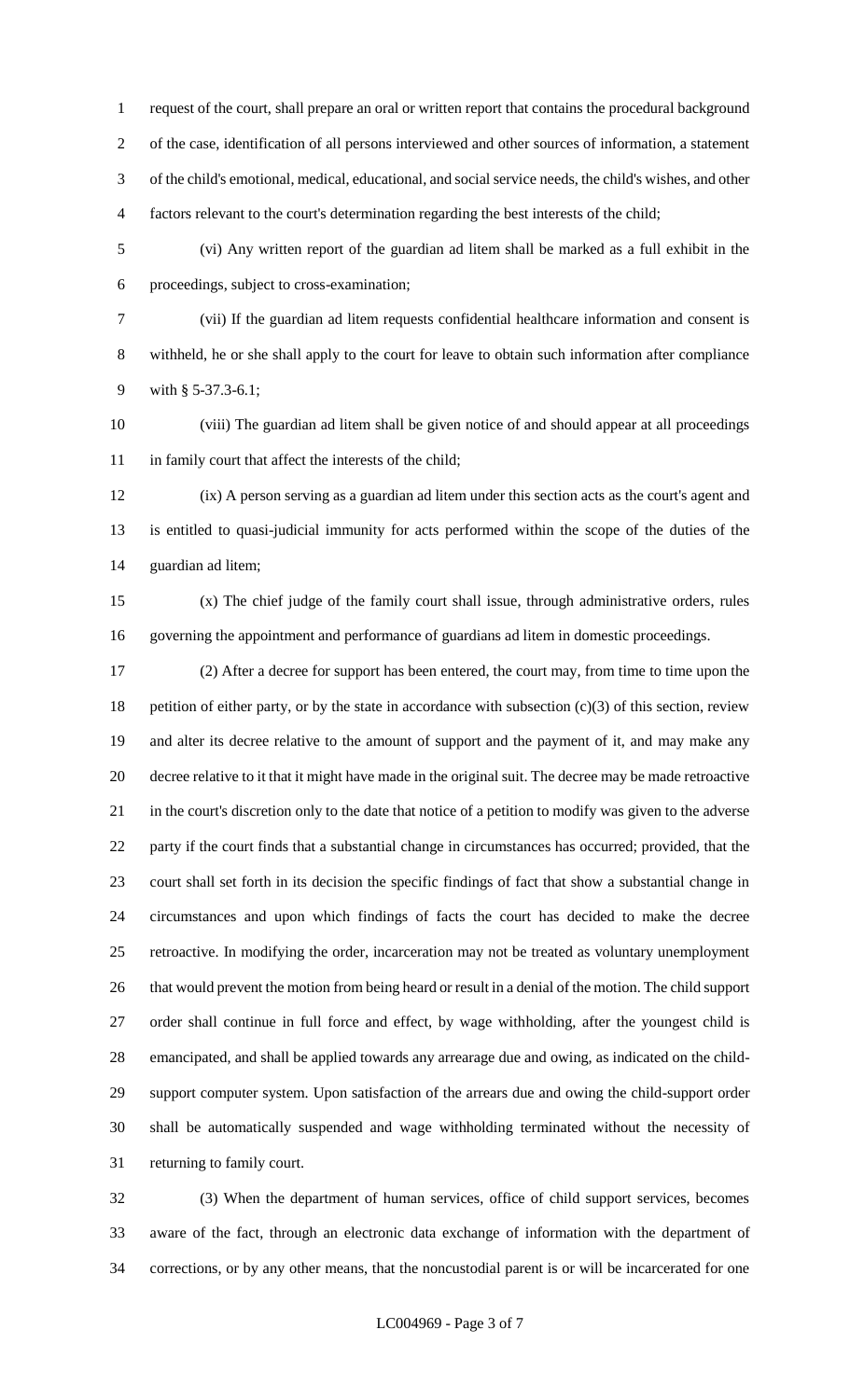hundred eighty (180) days or more, the department may automatically file a motion to modify or a motion for relief, to be heard before the court via a video conference hearing or other type of hearing. A specific request for the filing of this motion need not be made in writing or otherwise by the incarcerated, noncustodial parent, but the parent shall be notified of the hearing and provided a meaningful opportunity to respond. The court shall schedule a hearing to determine the noncustodial parent's ability to pay, taking into consideration the assets and financial resources and any benefits the noncustodial parent may be receiving, the length of the sentence, and shall modify or suspend all child support orders, after setting forth in its decision specific findings of fact that show circumstances upon which the court has decided to modify or suspend all child support orders during the period of incarceration. Upon the obligor's release, the department of human services, office of child support services, shall file a motion for support, and a hearing shall be scheduled to determine the obligor's ability to begin paying child support pursuant to the child support guidelines in effect. This section does not apply to those individuals who are serving a sentence for criminal nonsupport in state or federal prison, or who are found to be in civil contempt for failure to pay child support and incarcerated for that reason.

 (d)(1) In a proceeding to enforce a child support order, or a spousal support order for a custodial parent having custody of a minor child, the court or its magistrate may assign to the obligee such tangible personal property of the obligor that will be sufficient to satisfy the child or spousal support arrearage owed. The court or its magistrate, after a hearing, shall establish the amount of the child or spousal support arrearage, and the nature and value of the tangible personal property. To effect the assignment, the court or its magistrate may order the obligor to execute and deliver the documents of title that may be necessary to complete the transfer of title to the property, and may order the obligor to deliver possession of the property to the obligee. Whenever the obligor fails to comply with the order assigning the property, the order of assignment shall be regarded as a judgment vesting title to the property in the obligor as fully and completely as if the obligor had executed and delivered the documents of title.

 (2) Any order for child support issued by the family court shall contain a provision requiring either or both parents owing a duty of support to a child to obtain health insurance coverage for the child when coverage is available to the parent or parents through their employment without cost or at a reasonable cost. "Reasonable cost" shall be defined in accordance with guidelines adopted by administrative order of the family court in conjunction with the child support guidelines.

 (3) Any existing child support orders may be modified in accordance with this subsection unless the court makes specific written findings of fact that take into consideration the best interests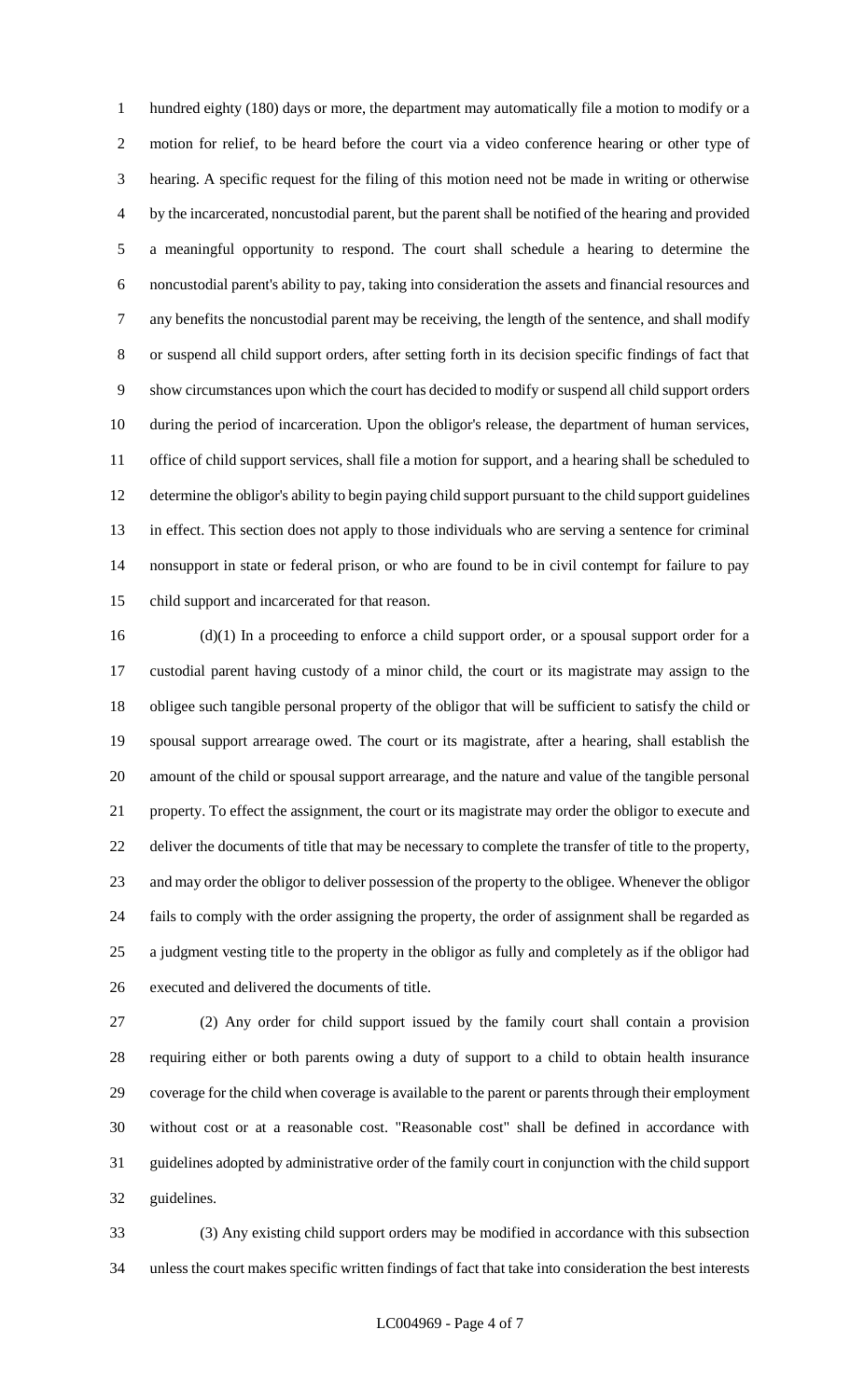of the child and conclude that a child support order or medical order would be unjust or inappropriate in a particular case.

 (4) In addition, the national medical support notice shall be issued with respect to all orders issued, enforced, or modified on or after October 1, 2002, in accordance with chapter 29 of title 15. The notice shall inform the employer of provisions in the child support order, for healthcare coverage for the child, and contain instructions on how to implement this coverage. In lieu of the court ordering the noncustodial parent to obtain or maintain healthcare coverage for the child, the court may order the noncustodial parent to contribute a weekly cash amount towards the medical premium for healthcare coverage paid by the state of Rhode Island and/or the custodial parent. The method to determine a reasonable weekly amount shall be addressed in the family court administrative order pertaining to the child support guidelines.

 (e) In a proceeding to establish support, the court in its discretion may, after opportunity 13 for a hearing, issue a temporary order for child support payable into the registry of the court and to be held pending entry of judgment. In the event of a final adjudication requiring no payment or payments in an amount less than those payments that have been made pursuant to a temporary order under this section, the defendant shall be entitled to a refund of all or a portion of the amounts paid. (f) In any proceeding to establish support, or in any case in which an obligor owes past- due support, for a child or children receiving public assistance pursuant to chapter 5.1 of title 40, the court or its magistrate, upon a finding that an able-bodied absent parent obligor is unemployed, underemployed, or lacks sufficient income or resources from which to make payment of support equal to the public assistance payment for the child or children, or is unable to pay the arrearages in accordance with a payment plan, may order that parent to perform unpaid community service for at least twenty (20) hours per week through community service placements arranged and supervised by the department of human services or to participate in any work activities that the court deems appropriate. The performance of community service shall not be a basis for retroactive suspension of arrears due and owing.

 $(27 \text{ (g)}(1)$  In any proceeding to establish support for a minor child whose adjudicated parent is a minor (minor-parent), the court or its magistrate may order a grandparent of the minor child to reimburse the department of human services in an amount not to exceed the total amount of cash assistance benefits paid to or for the minor child pursuant to chapter 5.1 of title 40 until the minor- parent reaches the age of eighteen (18), less any payment made to the department by the minor parent.

 (2) The obligation of reimbursement for the minor child shall be the joint and several responsibility of the minor parent and the grandparent(s) until the minor parent reaches the age of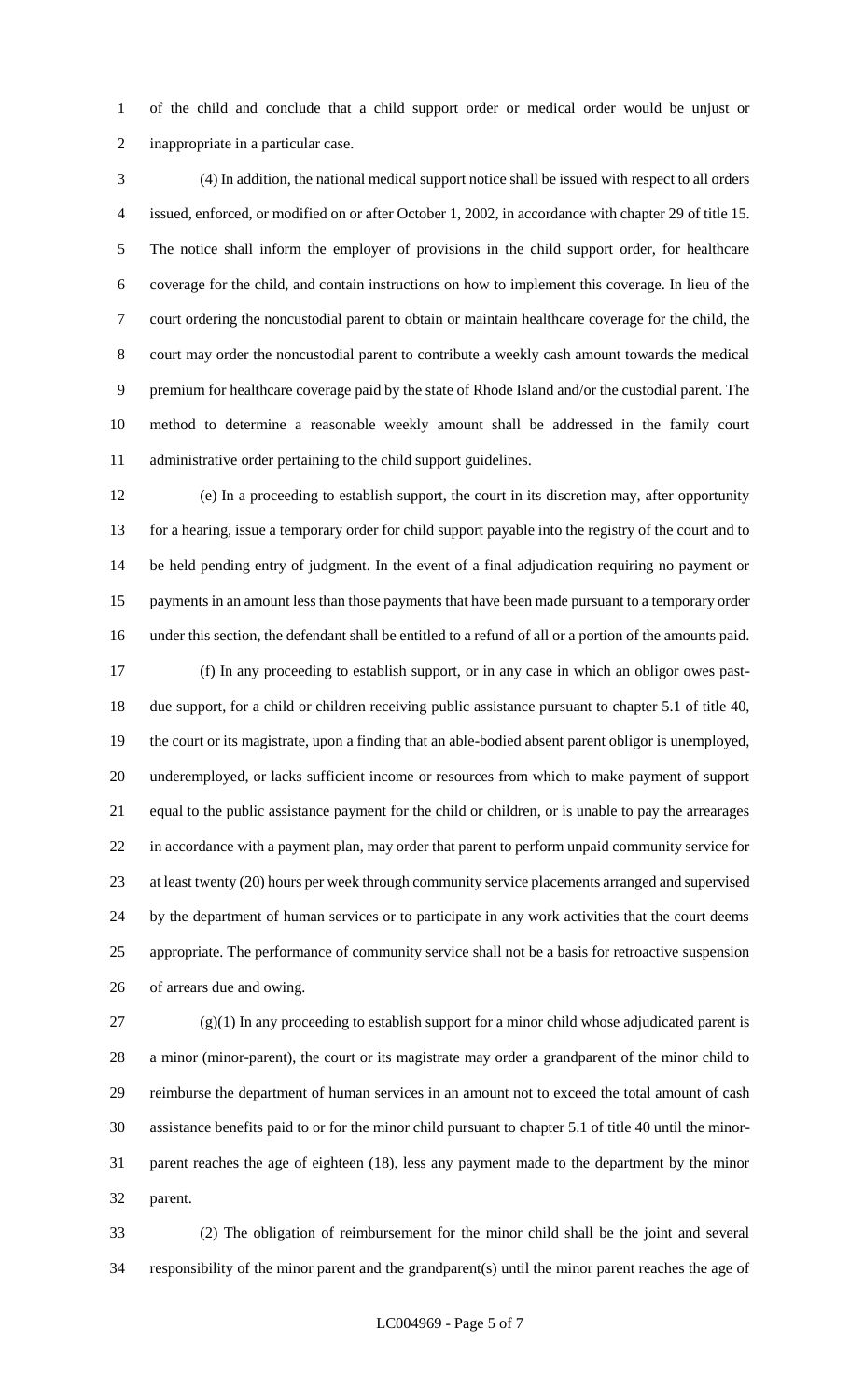eighteen (18); provided, that each joint obligor shall have a right of contribution against each joint obligor, which right shall be enforceable by an action in the family court.

 (h)(1) All support orders established or modified in the state on or after October 1, 1998, shall be recorded with the Rhode Island family court department of human services child-support- enforcement computer system, which maintains the official registry of support orders entered in accordance with applicable administrative orders issued by the Rhode Island family court. The support order shall be recorded whether or not services are being provided under the IV-D state plan.

 (2) The obligee to a paternity or child support proceeding shall be required to file with the family court, upon the entry of the order, the appropriate form as provided by family court that includes the full name of the parties, residential and mailing address, telephone number, drivers license number, social security number, and the name, address, and telephone number of the employer. The form shall also include the full order amount and date and amount of arrearages if any, the name of the child(ren), their date of birth, address, social security number, and any other information as required by administrative order.

 (3) After this, each party is required to file an amended form, whenever any of the information contained on the original form has been changed in any way, within ten (10) days of the change. The information shall be entered in the child-support-enforcement computer system within five (5) business days of receipt of the amended form.

 (i) In any subsequent child-support-enforcement action between the parties, upon sufficient showing that diligent effort has been made to ascertain the location of such a party, the court may deem state due process requirements for notice and service of process to be met with respect to the party, upon service by first class mail or, where appropriate, by service as specified in the Rhode Island rules of procedure for domestic relations for the family court of Rhode Island, of written notice to the most recent residential or employer address of record.

- (j) The department of human services, office of child support services, shall provide monthly updates to any obligee who receives services provided under the IV-D state plan, of all 28 child support enforcement efforts towards the collection of ongoing and past due child support 29 arrearages.
- [See § 12-1-15 of the General Laws.]
- SECTION 2. This act shall take effect upon passage.

======== LC004969 ========